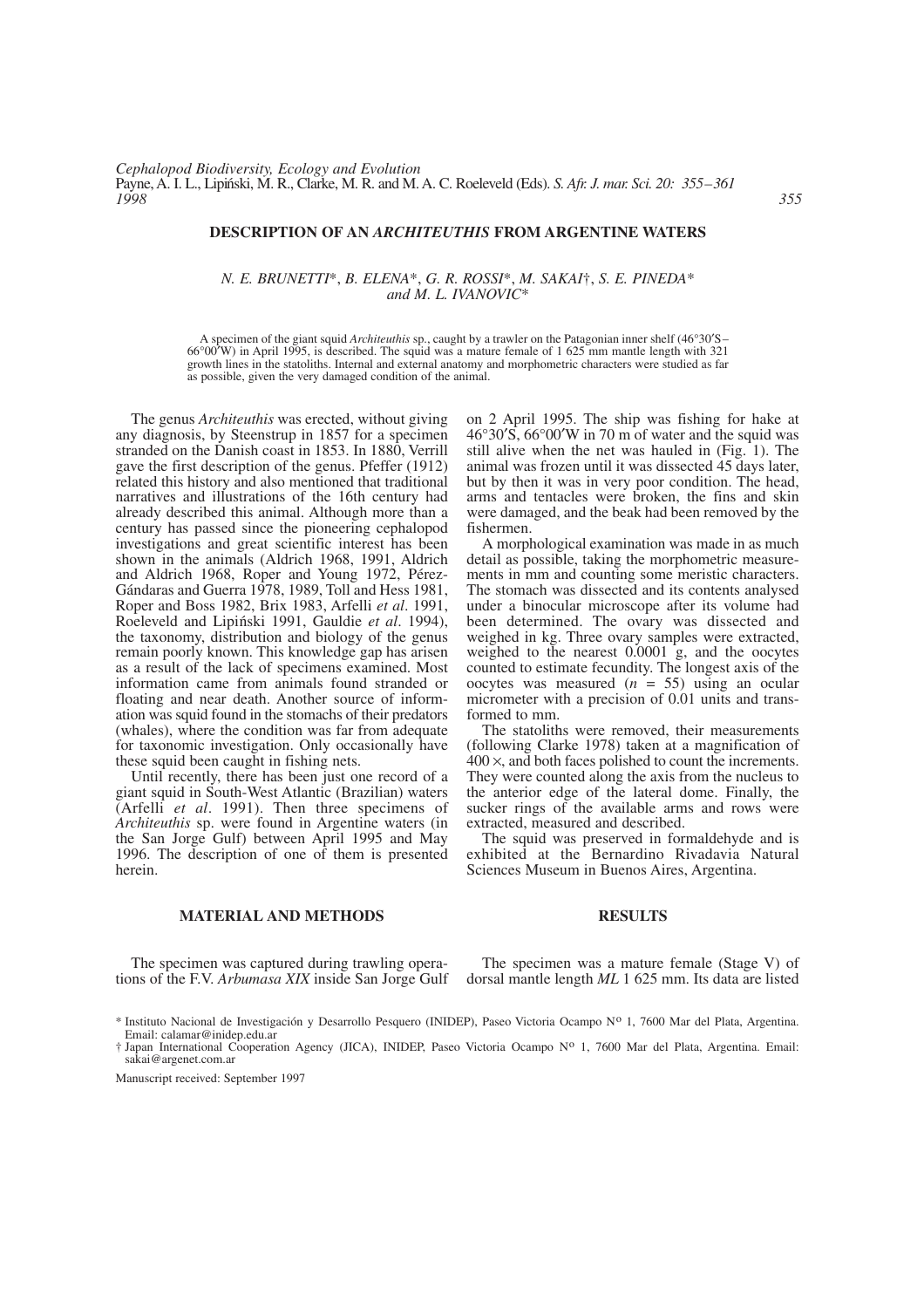

Fig. 1: Location of *Architeuthis* findings in the South West Atlantic – 1. Arfelli *et al*. (1991), 2. San Jorge Gulf, 3. currently described specimen, 4. Ruiz and Fondacaro (1996), 5. Rè *et al*. (1998)

in Table I. The total mass could not be determined, but it was estimated to be around 100 kg. The mantle and fins were silvery white and the head, arms and tentacles reddish brown.

The mantle was cylindrical from the anterior margin to its halfway point, from where it gradually tapered to an acute tip. The mantle thickness was 64 mm at the midpoint of the mantle length and 19 mm at its anterior margin. The fins were damaged, but they seemed to be small, oval, moderately wide (about 34% of *ML*), and they reached the extremity of the mantle. They were thick basally and thin marginally.

The head was as long as it was broad, with prominent eyes. It was broken off at the arm crown. The funnel groove was deep, with conspicuous lateral edges extending posteriorly, and continued to the dorsal side of the head. A membranous sac, described by Lipiński (1998) as the external diverticulum of the anterior vena cava, was observed protruding into the funnel groove, between the funnel bridles. The nuchal cartilage was wide and rounded anteriorly, but narrow posteriorly.

The funnel was conical and large (302 mm along the ventral midline, Fig. 2a). The funnel and mantlelocking cartilages were simple, straight and long (groove length 204 mm, ridge length 196 mm). The funnel-locking cartilage was pointed and slightly curved anteriorly, but rounded posteriorly. The funnelretractor muscles were strong and circular in section at the funnel insertion.

Cross-sections at the bases of the arms were rectangular for Arms I, II and III, but triangular for Arms IV. Their circumferences ranged between 220



Fig. 2: (a) General view of the mantle cavity and visceral sac (VS). (b) Oral view of Arm IV ( $q - q$ ill, ng – nidamental glands, f – funnel, frm – funnel-retractor muscle, pm – protective membrane, t – trabeculae, sf – skin folds)

*1998*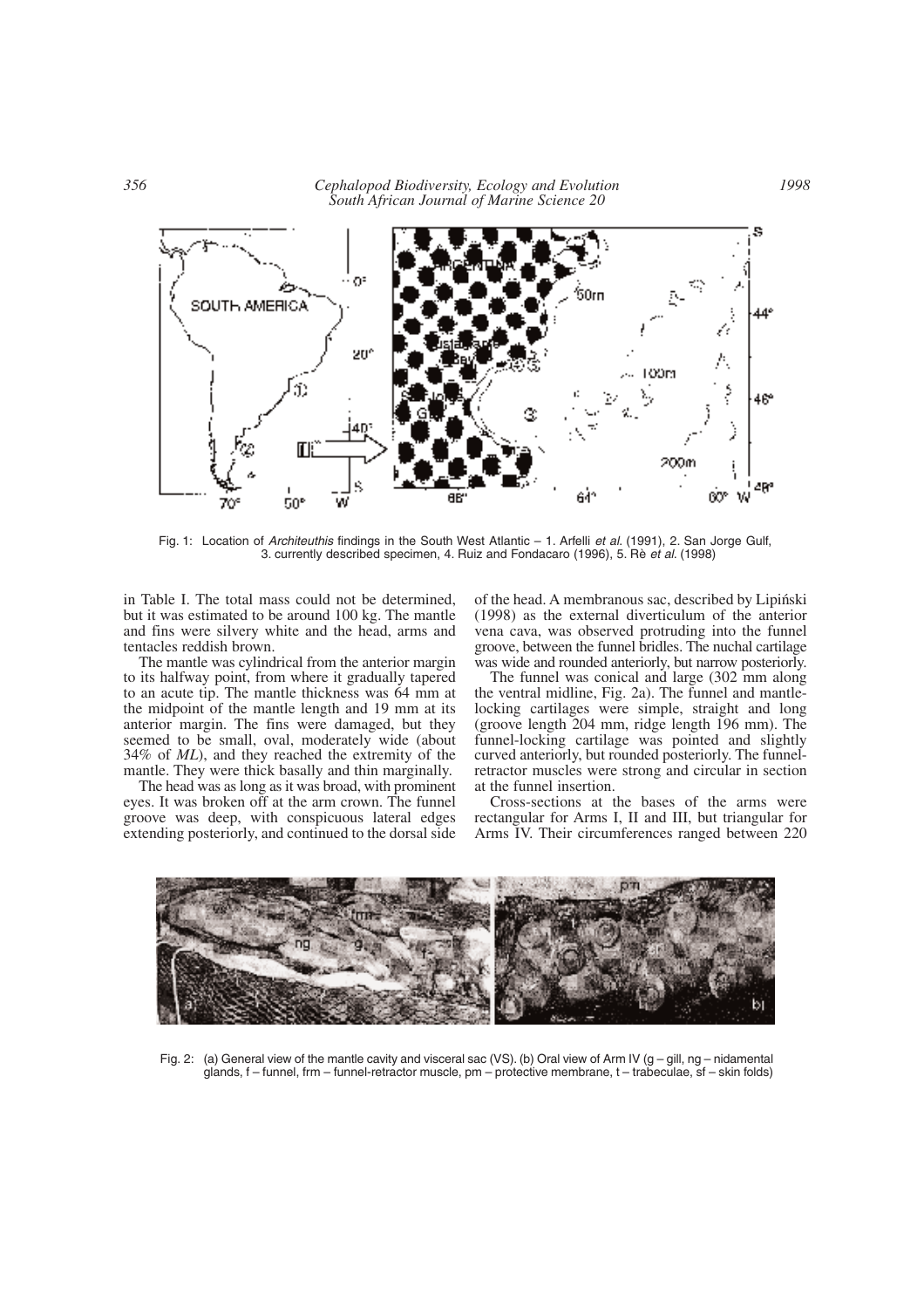|  | Table I: Morphometric, meristic and other relevant data |  |  |  |
|--|---------------------------------------------------------|--|--|--|
|  | recorded from the Architeuthis studied                  |  |  |  |

| Structure                             | Measurement      | Index<br>and value |
|---------------------------------------|------------------|--------------------|
| Mantle                                |                  |                    |
| Dorsal length                         | 1 625 mm         |                    |
| Ventral length                        | 1 590 mm         | <i>VMLI</i> 0.98   |
| Maximum width                         | 635 mm           | MWI 0.39           |
| Thickness at the anterior margin      | $19 \text{ mm}$  |                    |
| Thickness half-way along              | $64 \text{ mm}$  |                    |
| Mantle-locking cartilage              |                  |                    |
| Length                                | 196 mm           |                    |
| Width                                 | $18 \text{ mm}$  |                    |
| Head                                  |                  |                    |
| Width                                 | 542 mm           | HWI 0.33           |
| Fins                                  |                  |                    |
| Width                                 | 553 mm           | FWI 0.34           |
| Funnel                                |                  |                    |
| Ventral length                        | 302 mm           | <i>FuLI</i> 0.19   |
| Width at the base                     | $302 \text{ mm}$ | <i>FuWI</i> 0.19   |
| Width at the midpoint                 | 194 mm           |                    |
| Width at the opening                  | 185 mm           |                    |
| Funnel-locking cartilage              |                  |                    |
| Length                                | 204 mm           |                    |
| Width                                 | 47 mm            |                    |
| Arms (left) circumference at the base |                  |                    |
| Arm I                                 | 220 mm           |                    |
| Arm II                                | 250 mm           |                    |
| Arm III                               | $260$ mm         |                    |
| Arm IV                                | 220 mm           |                    |
| Tentacles                             |                  |                    |
| Width at the base                     | $80 \text{ mm}$  |                    |
| Gills (left)                          |                  |                    |
| Length                                | 532 mm           | GLI 0.33           |
| Width at the base                     | $137$ mm         |                    |
| Width at the tip                      | 139 mm           |                    |
| Number of lamellae per demibranch     | $60$ mm          |                    |
| Stomach                               |                  |                    |
| Length                                | 472 mm           | <i>SLI</i> 0.29    |
| Volume of contents                    | ± 1.51           |                    |
| Ovary                                 |                  |                    |
| Length                                | 1 055 mm         | <i>OLI</i> 0.65    |
| Width                                 | 447 mm           | OWI 0.28           |
| Mass                                  | 21.45 kg         |                    |
| Oocytes                               |                  |                    |
| Major axis mean length                | 1.998 mm         |                    |
| Nidamental glands                     |                  |                    |
| Length                                | 446 mm           | <i>NLI</i> 0.27    |
| Width                                 | 182 mm           | NWI 0.11           |

and 260 mm, with Arms II and III the thickest and Arms I and IV more slender. The formula for attachment of the buccal membrane connectives was DDVD. No suckers were present on the buccal membrane.

The oral surfaces of the arms carried two oblique rows of suckers, but the distal halves of the arms were missing. The suckers were placed on pad-like elevations that left a depression along the midline and between successive suckers. There were distinct folds of skin surrounding the sucker pads (Fig. 2b) and well-developed protective membranes with two trabeculae placed

| Left<br>arm | Basal ring<br>sucker<br>diameter<br>(mm) | Largest ring<br>sucker<br>diameter<br>(mm) | Number of<br>teeth and<br>type of<br>basal ring                                                          | Number of<br>teeth and<br>type of<br>largest ring                       |
|-------------|------------------------------------------|--------------------------------------------|----------------------------------------------------------------------------------------------------------|-------------------------------------------------------------------------|
| T           | 4.1                                      | 20.0                                       | 8, 6 distal<br>rounded on $\frac{1}{4}$<br>ring, 2 lateral<br>$\pm$ fused,<br>smooth proxi-<br>mal edge  | 52 subequal,<br>triangular to<br>sagittate                              |
| П           | 3.8                                      |                                            | 8, 6 distal<br>rounded on $\frac{1}{4}$<br>ring, 2 lateral<br>$\pm$ fused,<br>smooth<br>proximal<br>edge |                                                                         |
| Ш           |                                          | 10.3                                       |                                                                                                          | $38 - 40.6$<br>distal sagittate,<br>$32 - 34$<br>proximal<br>rounded    |
| IV          |                                          | 13.0                                       |                                                                                                          | 36, 8 distal<br>triangular, 28<br>proximal<br>smaller and<br>triangular |

Table II: Diameter, number of teeth and type of the sucker rings of *Architeuthis*

proximally and distally to each pad. The membranes appeared on the ventral side from the bases of Arms I and II, but they could be seen from the first pair of suckers on the dorsal side. In the case of Arms III and IV, they appeared from the first pair of suckers on the ventral side, but from the base of Arms III and from the second pair of suckers of Arms IV on the dorsal side. Keels were only observed on Arms III and IV.

Only one sucker smaller than the rest was present at the base of Arms I and II. Their rings (diameter 3.8–4.1 mm) had eight teeth, six distal rounded, two lateral fused and a smooth proximal edge (Fig. 3a, Table II). The paired suckers from Rows 1–3 and 15–20 of Arms I, III and IV were available. The ring diameters of the largest ranged between 10 and 20 mm, and the tooth number between 36 and 52. The largest sucker rings from Arms I were 20 mm in diameter and had 52 subequal teeth, whereas those from Arms III were 10.3 mm in diameter with 38–40 teeth, six distal sagittate and 32–34 proximal rounded (Fig. 3b, c). The largest sucker rings from Arms IV were 13 mm in diameter with 36 teeth, eight distal triangular and 28 proximal smaller and triangular (Fig. 3d).

The tentacles were mutilated at the base, where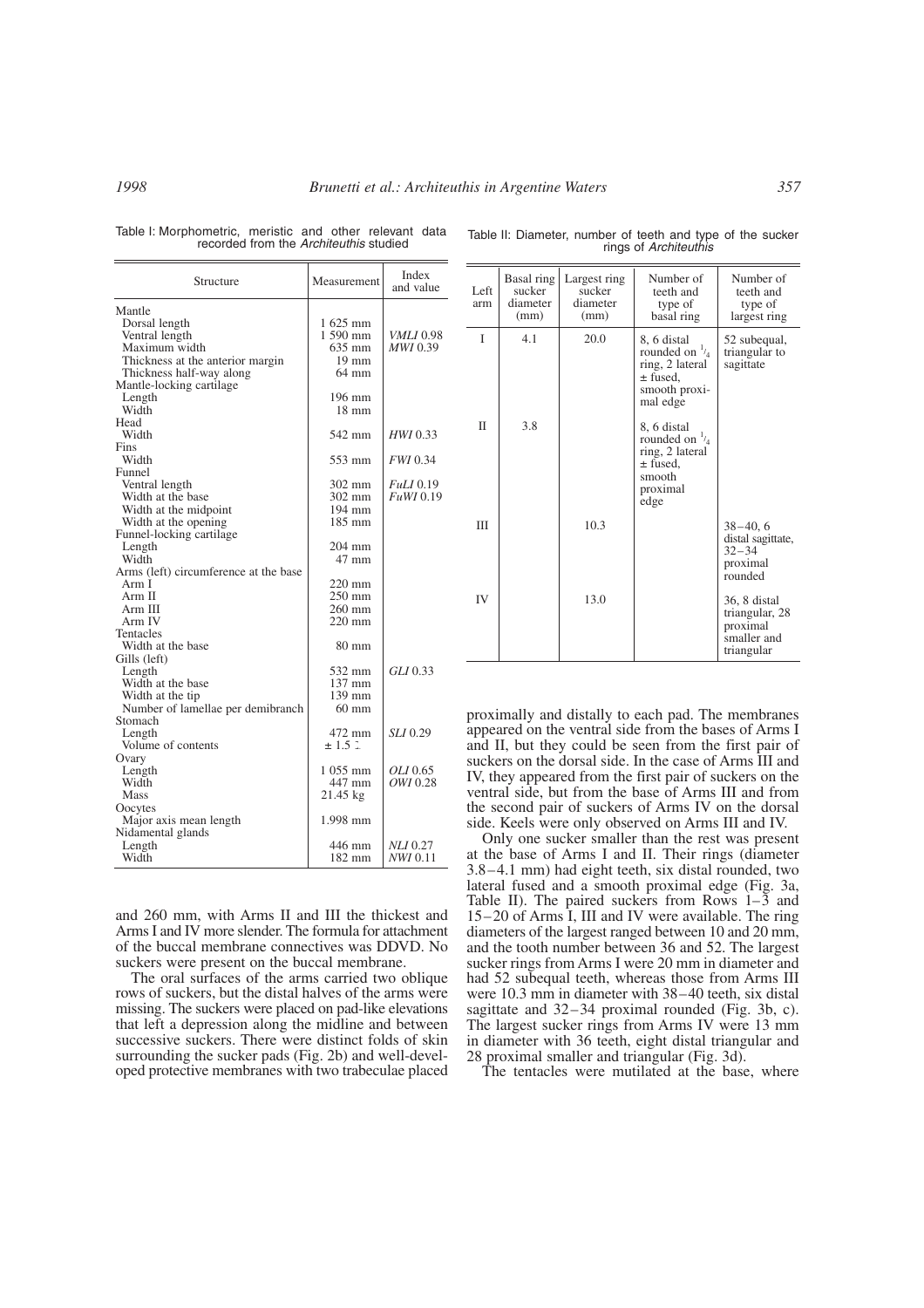

Fig. 3: Sucker rings of left arms – (a) Arm I basal, (b) Arm I largest available, (c) Arm III largest available, (d) Arm IV largest available

they were laterally compressed and 80 mm wide.

The mantle cavity was lined with a reddish brown integument. The gills were long (532 mm), with 60 lamellae in each demibranch and no distinctive branchial hearts (Fig. 2a).

The stomach was long (472 mm, Fig. 4c) with a strongly folded inner cuticle. It contained about 1.5l of brownish fluid but no evidence of food. The caecum was represented by a four-coil spiral but no evidence of a caecal sac (Fig. 4b, c). Two long anal papillae

were present at the end of the rectum (Fig. 4d). The digestive gland was flat and brownish grey. A large ink sac extended up to the base of the digestive gland (Fig. 4c).

The ovary was very large (1 055 mm long), occupying the posterior half of the body, and yellow (Fig.  $4a$ ). It weighed 21.45 kg. The oocytes were slightly oval and the mean length of the long axis was 1.99 mm. They were obviously in advanced oogenesis (vitellogenesis), because longitudinal yolk stripes were clearly observed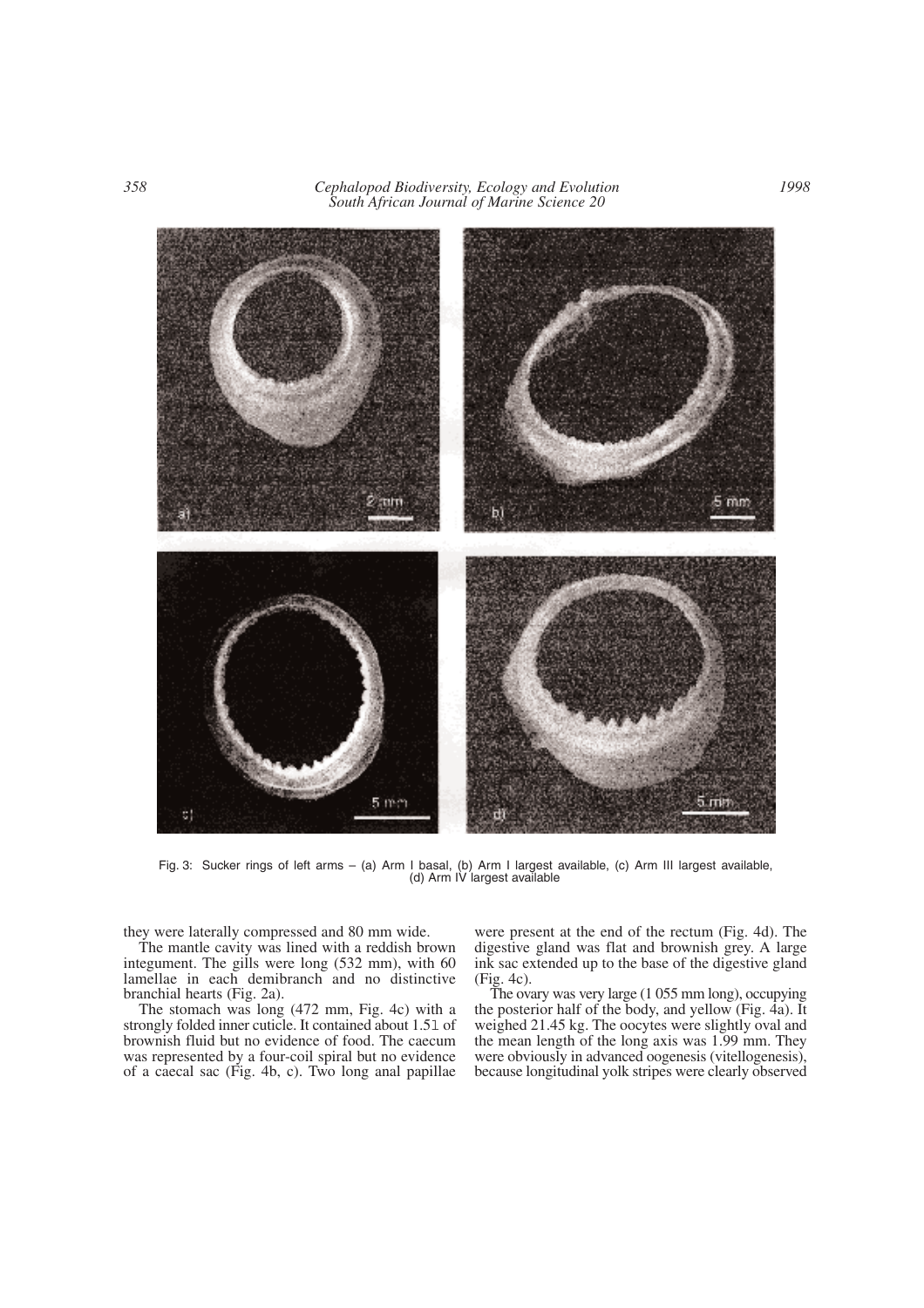

Fig. 4: (a), (b) Reproductive system, (c) digestive system, (d) anal papillae of *Architeuthis* (ng – nidamental glands, og – oviducal gland, o – oviduct, s – stomach, c – caecum, r – rectum, is – ink sac)

on the surface. The short oviducts were attached to the visceral sac integument and contained oocytes (Fig. 4b). They opened into large, globular and white oviducal glands. The nidamental glands were fused, white and short  $(NLI = 0.27)$ .<br>Based on a mean estimation of 554.53 ( $SD = 36.23$ ,

 $n = 3$ ) oocytes per gramme of ovary, the estimated mean absolute fecundity was about 12 million (*SD* 777 155) oocytes.

The statoliths were long (*STL* 1.91 mm) and exhibited well-developed dorsal and lateral domes and rostra (Fig. 5a, b, Table III). The rounded dorsal dome was clearly separated from the lateral dome and slightly laterally inclined. The lateral dome was long, its length 61% of *STL*, and it bore three lobes. A noticeable central groove on the anterior face demarcated the lateral dome as a prominent ridge, the thickness of which decreased from the inferior to the superior lobe. The prominent inferior lobe contained the nucleus. The rostrum was long (34% of *STL*) and the rostral angle obtuse. The wing was very well developed in the left statolith (35% of *STL*), but broken in the right one. There was a large attachment area, prominent dorsal and ventral spurs and a deep medial fissure.

Even though the nucleus was diffuse in the polished statolith, it seemed to have lobes, from which the growth axis radiated to each lateral dome lobe and dorsal dome (Fig. 5c, d). The increments were clearly visible and their widths varied from 2.1 µm around the nucleus to 1.2 µm at the outer margin. A total of 321 increments was counted.

# **DISCUSSION**

Given the damaged nature of this specimen, detailed description of all characters important to systematics of this group could not be made. Nevertheless, some characters could be described that add to knowledge of the biology of the species, especially considering that this was, when caught, only the second record of an animal from the South-West Atlantic. Even now,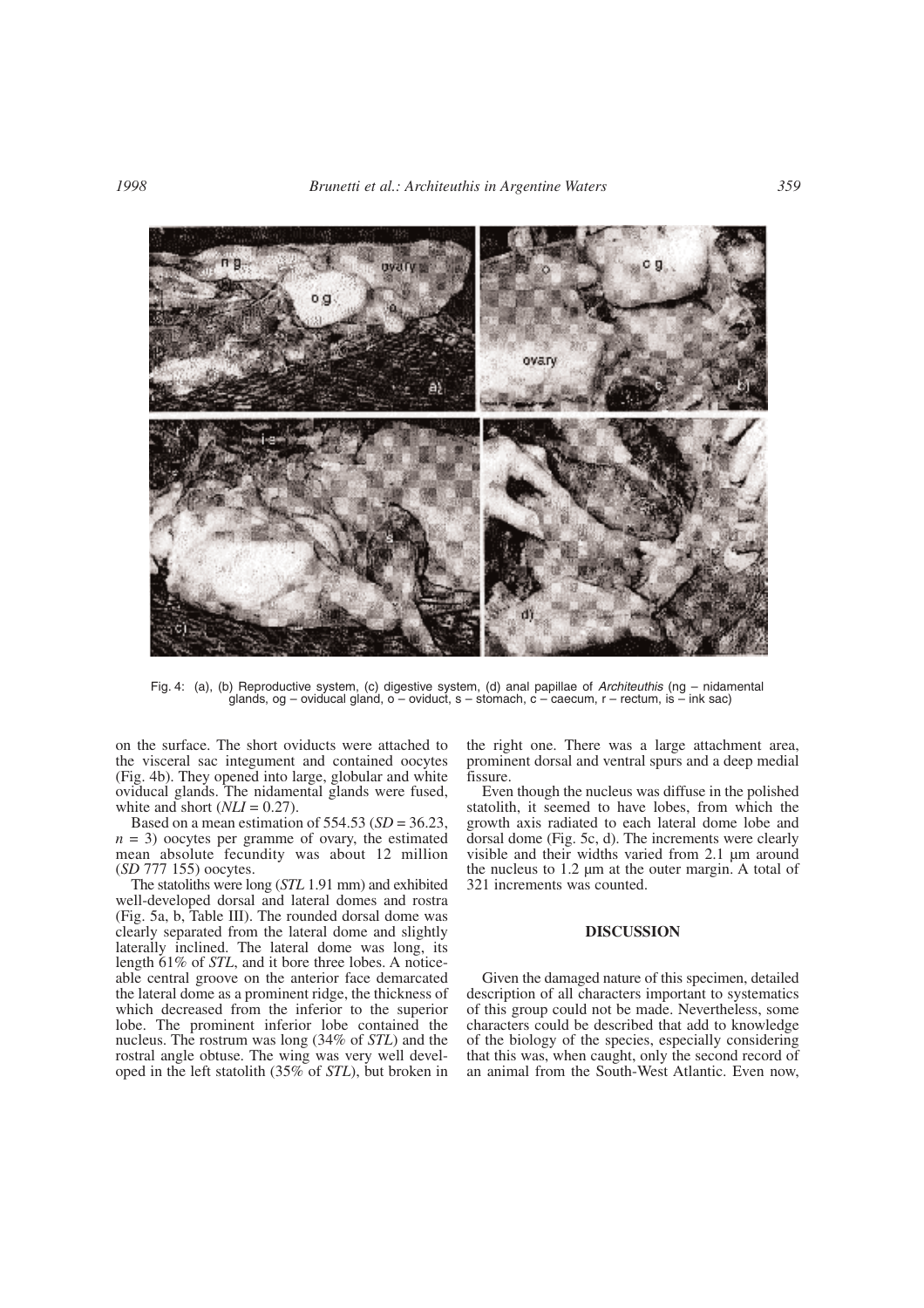*360 Cephalopod Biodiversity, Ecology and Evolution South African Journal of Marine Science 20*



Fig. 5: (a) Posterior view of right and (b) anterior view of left statolith of *Architeuthis*. (c), (d) Sections of the polished left statolith

there are only four records documented from that area.

There were no signs of pigmentation on the external surface of the mantle or fins. Instead, there was a silverywhite fibrous tissue, as described by Roper and Young (1972) for two juveniles from the Atlantic and Pacific oceans.

The cross-sections of Arm IV and the tentacles, triangular and laterally compressed respectively, were different from those reported before, although the differences could be relative because the cross-sections were probably taken at different points. Aldrich (1991) described the cross-section of the tentacles of a specimen he examined as triangular, whereas Roeleveld and

Table III: Measurements taken on the anterior face of the left statolith of *Architeuthis*, and its indices

| Parameter                                                                                                                             | Measurement (µm)                                                           | Index                                                                                  | Value                                        |
|---------------------------------------------------------------------------------------------------------------------------------------|----------------------------------------------------------------------------|----------------------------------------------------------------------------------------|----------------------------------------------|
| Total length<br>Ventro-lateral length<br>Dorso-lateral length<br>Lateral dome length<br>Rostral length<br>Maximum width<br>Wing width | 1911.28<br>1 437.02<br>829.74<br>1 1 63.24<br>650.20<br>1 051.91<br>672.71 | <b>SVLI</b><br><b>SDLI</b><br><b>SLDI</b><br><b>SRLI</b><br><b>SMWI</b><br><b>SWWI</b> | 0.75<br>0.43<br>0.61<br>0.34<br>0.55<br>0.35 |
|                                                                                                                                       |                                                                            |                                                                                        |                                              |

Lipiński (1991) reported the cross-section of Arms IV to be rectangular.

As the sucker-ring dentition varies depending on the arm and sucker row (Roeleveld and Lipiński 1991), no detailed comparisons could be made with the available data, but the number and type of teeth agree in general with those of the South African specimens (Pérez-Gándaras and Guerra 1989, Roeleveld and Lipiński 1991).

This is one of the very rare records of a fully mature female *Architeuthis*. The ovary and oviducal oocytes (1.99 mm) were larger than those of the Durban specimen (1.2–1.8 mm) reported as a mature female, whereas the nidamental gland indices were comparable (0.27 in this case, 0.26 for the Durban specimen; Roeleveld and Lipiński 1991).

Of particular interest was that the statoliths very much resembled those of *Architeuthis kirki* of New Zealand, not only in their morphology, but also in the number of increments counted (Gauldie *et al*. 1994, Fig. 4a, b). However, they appeared to be different from those of the South African specimen (Roeleveld and Lipiński 1991) in having a well-developed wing.

From an area where, until recently, *Architeuthis* had not been recorded, three specimens have been identified within a period of just 14 months. Ruiz and Fondacaro (1996) reported the second specimen found on the Argentine shelf. It was found on a mat of seaweed inside Bustamante Bay (San Jorge Gulf, 45°12′S, 66°30′W) on 15 July 1995 (Fig. 1). The third giant squid was found stranded at almost the same place (Bustamante Bay, 45°08′S, 66°31′W) on 24 May 1996 (Ré *et al*. 1998). Both were immature or maturing females of 1 300 and 1 940 mm *ML* respectively, and their descriptions agreed in general with this one.

# **ACKNOWLEDGEMENTS**

We are very grateful to the *El Marisco* fishing company (F.V. *Arbumasa XIX*) and Dr N. B. Bellisio